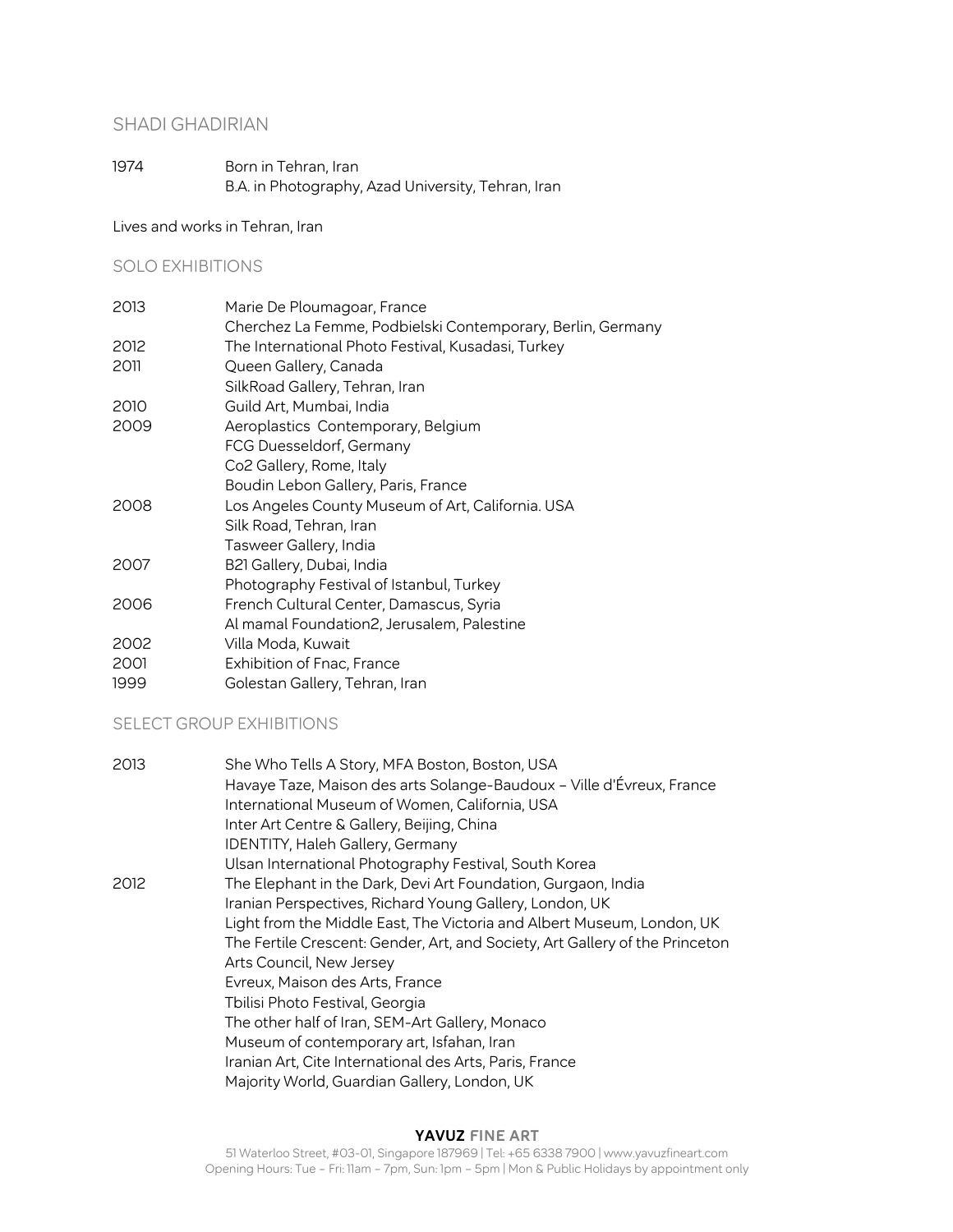|      | Biennial of Fashion Photography, Varazdin, Croatia                                      |
|------|-----------------------------------------------------------------------------------------|
|      | Social Order, Women Photographers from Iran, India and Afghanistan,                     |
|      | Photo Center Northwest, Seattle, Washington, USA                                        |
|      | Pictorial Representations from the Arab World and Iran, Rose Issa Project, London, UK   |
|      | PULSO IRANIANO, Sao Paulo, Brazil                                                       |
| 2011 | The French Cultural Center in Yangon, Burma                                             |
|      | Photo Espana Festival, Spain                                                            |
|      | Cool Art Café, Brussels, Belgium                                                        |
|      | Boghossian foundation, Brussels, Belgium                                                |
|      | Zendegi, Beiroot Exhibition Center, Lebanon                                             |
|      | Artespacio CAF, Bolivia                                                                 |
|      | Staging I dentity, Galerie Kashya Hildebrand, Switzerland                               |
|      | Face Contact, PhotoEspana, Madrid, Spain                                                |
|      | Idols and Icons, Yavuz Fine Art, Singapore                                              |
|      | Pool, Mohsen Gallery, Tehran, Iran                                                      |
|      | Tehran Monoxide Project, Kherad School, Tehran, Iran                                    |
|      | Oi Futuro, Rio de Janeiro, Brazil                                                       |
| 2010 | Galerie Ernst Hilger, Austria                                                           |
|      | Cmooa Gallery, Morocco                                                                  |
|      | LTMH Gallery, New York, USA                                                             |
|      | Stare at the Other Side, Albareh Art Gallery, Bahrain                                   |
|      | Barakat, Stefan Stux Gallery, New York, USA                                             |
|      | Waterhouse & Dodd, London, UK                                                           |
|      | The Silk Road, Saatchi Gallery, Lille, France                                           |
|      | Festival Images, Vevey, Switzerland                                                     |
|      | IRAN: Preview of the past, University of Applied Arts, Vienna, Austria                  |
|      | Act of Faith, Abdijdmuseum Ten Duinen' in Koksijde, Belgium                             |
| 2009 | Masks of Shahrzad, Mall Gallery, London, UK                                             |
|      | Group photo exhibition, Italian School, Tehran, Iran                                    |
|      | 165 years of Iranian Photography, Du Quai Branly Museum, Paris, France                  |
|      | Galerie Ernst Hilger, Austria                                                           |
|      | Guild Art Gallery, New York, USA                                                        |
|      | Arario Gallery New York, New York, USA                                                  |
| 2008 | Word Into Art, DIFC, Dubai                                                              |
|      | Cramer Contemporary, Switzerland                                                        |
|      | Exprmntl Gallery, Toulouse, France                                                      |
| 2007 | Noorderlicht photofestival, Netherlands                                                 |
|      | La Paz, Bolivia                                                                         |
|      | San Diego Convention Centre, San Diego, California, USA                                 |
|      | Silk Road, Tehran, Iran                                                                 |
| 2006 | Blessed are the Merciful, Feigen Contemporary, New York, USA                            |
|      | Artspace Witzenhausen, Amsterdam, Netherlands                                           |
|      | The Veiled Mirror, Contemporary Iranian Photography, De Santos Gallery, Houston, Texas, |
|      | <b>USA</b>                                                                              |
|      | Word into Art : Artists of the Modern Middle East, The British Museum, London, UK       |
|      | Image of Middle East, dccd, Denmark                                                     |
|      | Ey Iran, Contemporary Iranian Photography, Gold Cost City Art Gallery, Australia        |
|      | Representation and Use of the Body in Art, Galerie Helene Lamarque, Paris, France       |
|      | Le Rectangle, Lyon, France                                                              |
|      | Selyemes Fenyek, Budapest, Hungary                                                      |
|      |                                                                                         |

#### **YAVUZ FINE ART**